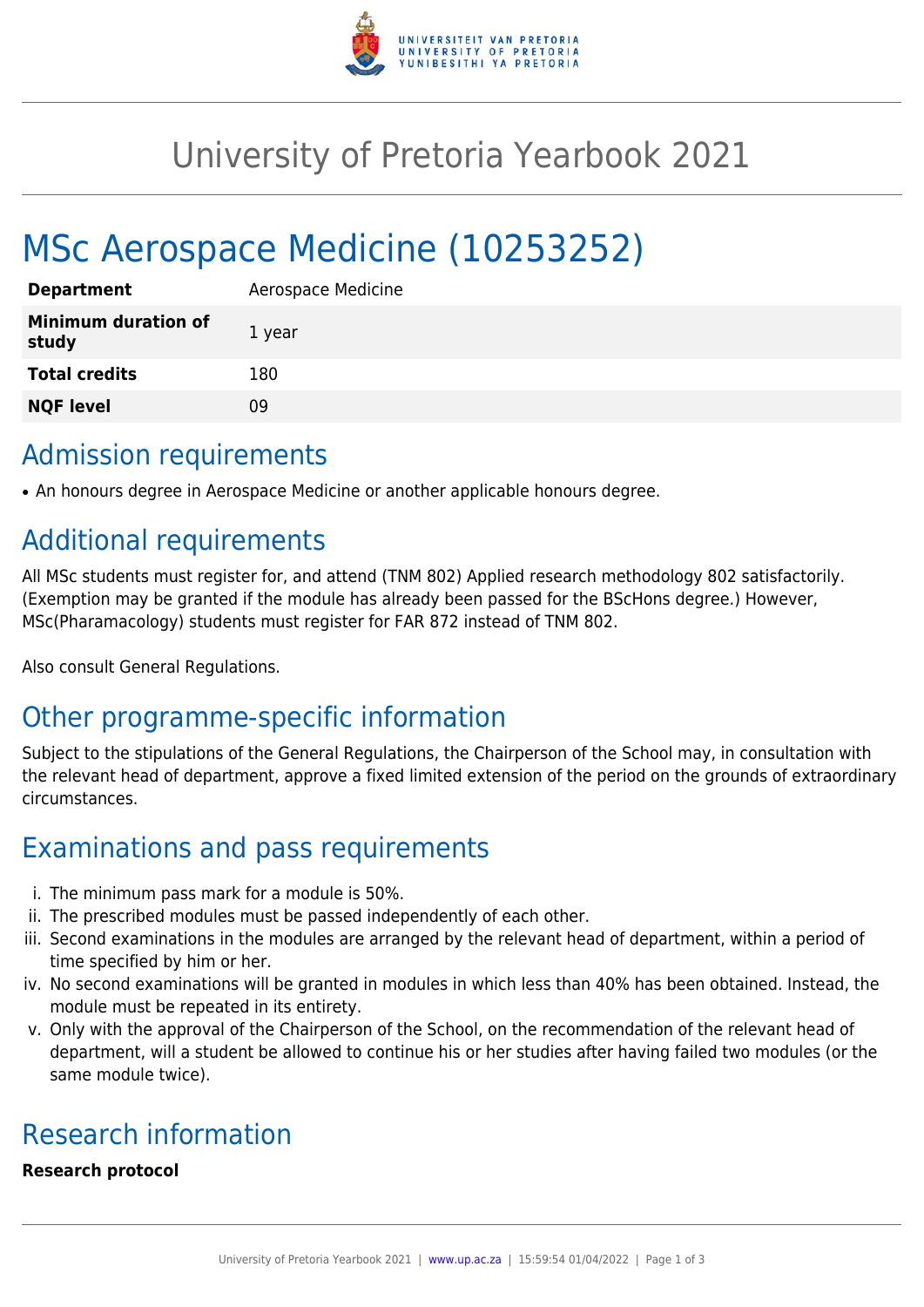

After registration, a student is required to submit a complete research protocol regarding the proposed dissertation to the Academic Advisory Committee and if necessary, also to the Ethics Committee for approval.

#### **Dissertation**

A dissertation on an approved research project must be passed in addition to the coursework. The stipulations of the General Regulations regarding the preparation and submission, the technical editing and the résumé of the dissertation apply.

A systematic literature review (Cochrane type) on an approved subject, which is undertaken in such a manner that bias in minimised, may be presented as an alternative to the dissertation for awarding the MSc degree, provided that the module CLI 870 Principles of clinical epidemiology has been successfully completed. It requires, inter alia, a research protocol with clearly formulated objectives and methods. Inclusion and exclusion methods for the study must be determined. Where applicable, the data must be summarised (meta analysis), with applicable statistical methods.

### Pass with distinction

The average mark of the modules, weighted in respect of the number of credits acquired for each individual module, will be the final mark (%) of the coursework.

The degree is conferred with distinction on a student who obtains an average mark of at least 75% in the coursework, as well as a final mark of at least 75% for the dissertation.